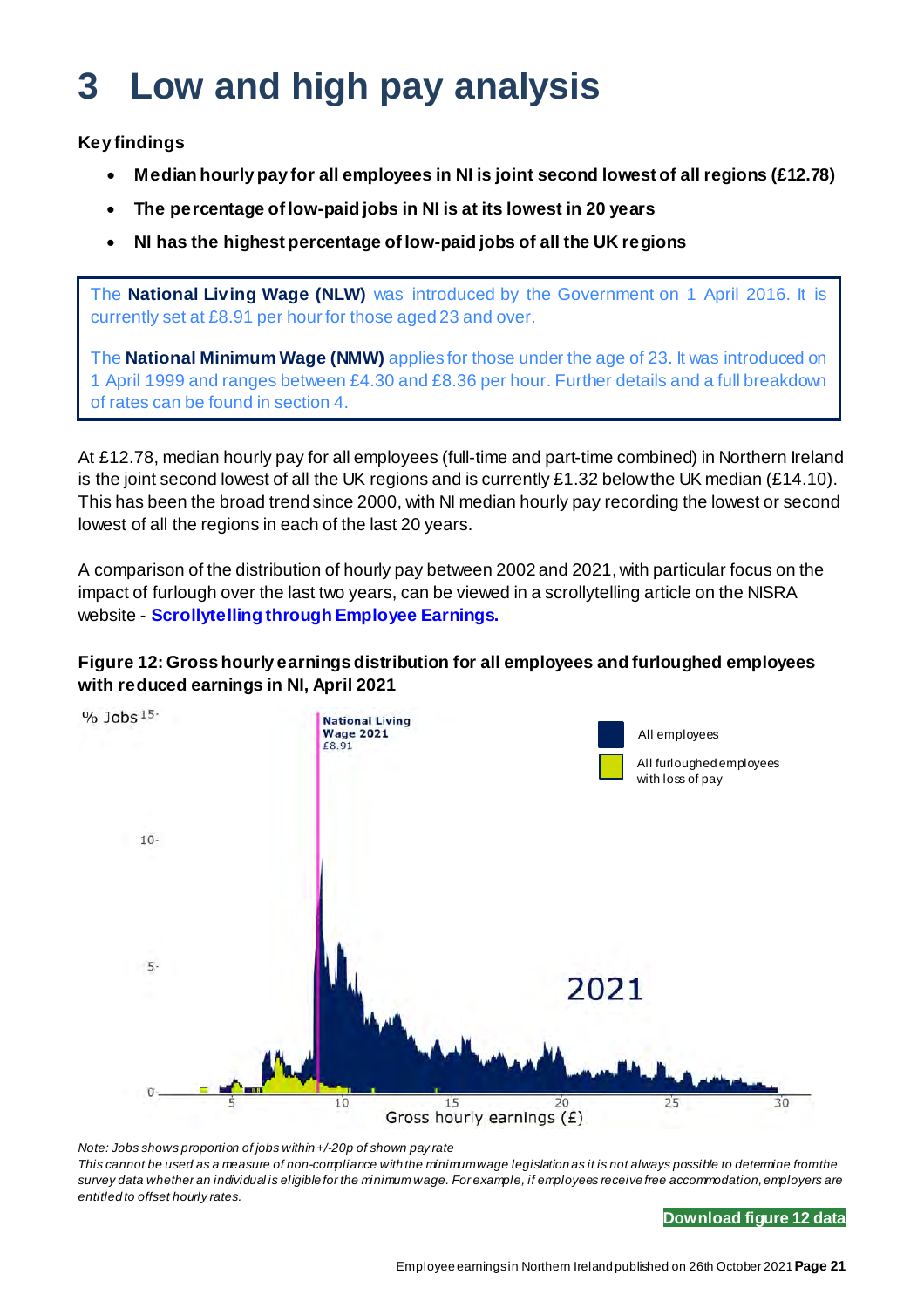# **Furlough continues to impact number paid below National Living Wage**

Figure 12 shows the earnings distribution for 2021. The shape of the chart is typical of a skewed earnings distribution with more jobs at the lower earnings end, tailing off towards higher earnings.

When the **[interactive version](https://nisravis.shinyapps.io/ni_earnings_distribution_2021/)** is played showing 2002 to 2021, the peak of the chart, which shows the wage rate with the largest proportion of jobs, can be seen moving to the right each year in line with increases in the National Minimum/Living Wage (NLW).

Not only has the peak shifted, but the shape of the distribution has also changed over time. In 2002, 5% of jobs were within 20p of the minimum wage, compared with 10% in 2019. Between 2008 and 2019, the peak generally became more pronounced each year as earnings compressed around the National Minimum/Living Wage. The largest increase in compression coincided with the largest increase in minimum wage (70p) which occurred in 2016 when the National Living Wage was introduced (increasing for those aged 25+ from a National Minimum Wage of £6.50 in April 2015 to National Living Wage of £7.20 in April 2016). The proportion of jobs within 20p of the minimum wage increased from 9% in 2015 to 11% in 2016.

From 2020, there has been a reversal in the trend of increased compression, with the proportion within 20p of the NLW reducing from 10% in 2019 to 7% in both 2020 and 2021. In 2020, a cluster (3%) at 80% of the NLW is evident, and to a lesser extent a cluster (1.4%) is visible in 2021. This reflects those paid at the minimum wage and furloughed at 80% of their pay.

When considering the hourly earnings of all employees, the lowest earning 10% of workers (those at the 10th percentile) in the private sector (£8.00) earned less than the current National Living Wage (£8.91), whilst those in the 20<sup>th</sup> percentile earned within 2p of it (£8.93). In contrast, those at the 10th percentile of the public sector (£10.31) earned more per hour than those at the 40th percentile of the private sector (£10.08).

Using a different derived hourly rate, which excludes overtime and shift premium payments and inline with **[ONS methodology](https://webarchive.nationalarchives.gov.uk/20160106013406/http:/www.ons.gov.uk/ons/guide-method/method-quality/specific/labour-market/annual-survey-of-hours-and-earnings/low-pay-estimates/index.html)**, the proportion of jobs paid below the National Living Wage and National Minimum Wage in 2019 was 1.1%, this increased to 11% in 2020, but fell to 5.8% in 2021. However, almost 90% of those below these rates were on furlough rates of pay in the last two years.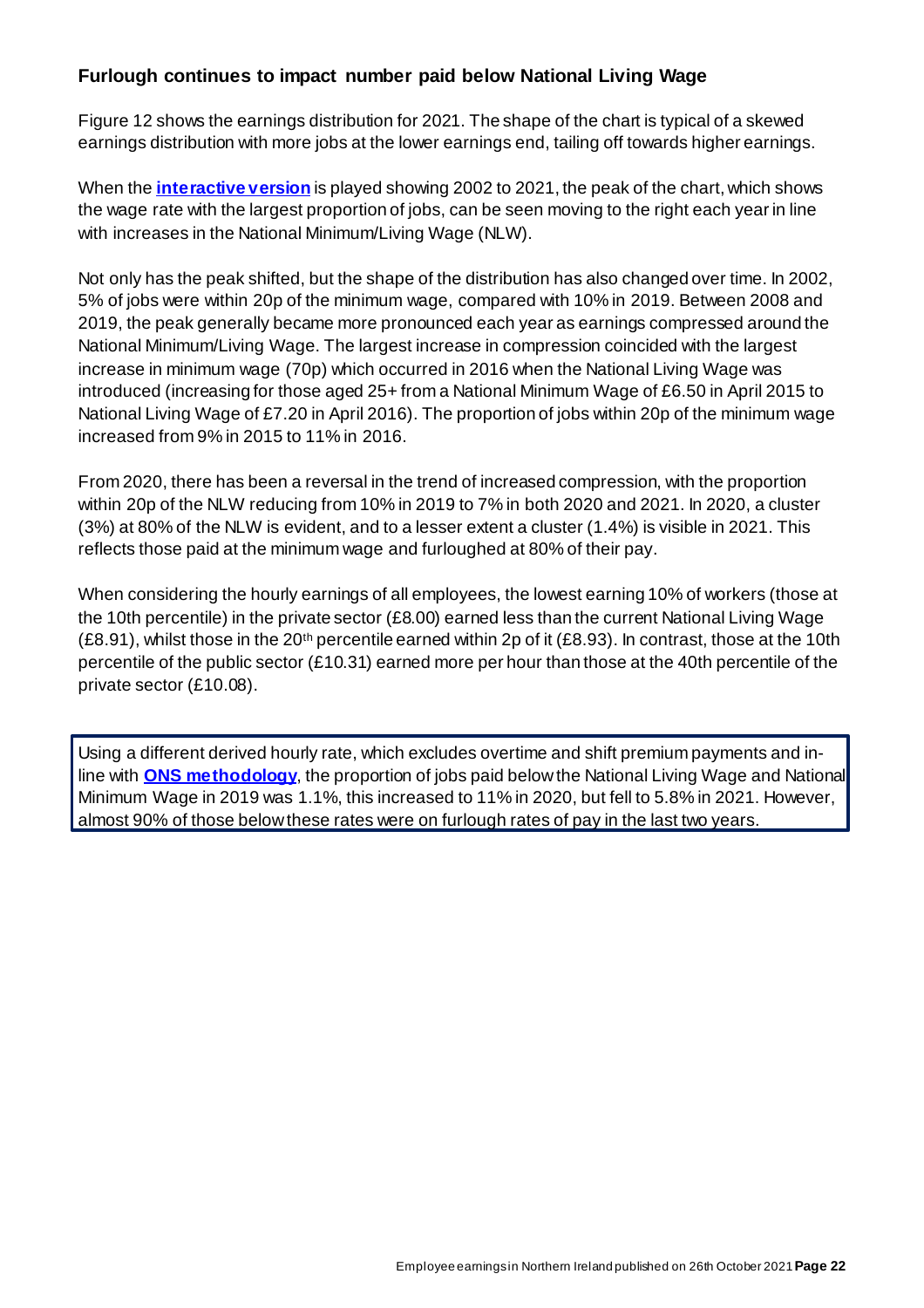





*Note: there were a number of methodological changes during the series in 2004, 2006 and 2011. See Section 5 Further information for full details. Hourly earnings for all employees is used to calculate high and low pay in line with ONS methodology.*

**[Download figure 13 data](https://www.nisra.gov.uk/system/files/statistics/ASHE2021F13.xlsx)**

Figure 13 shows that, over the last 20 years the proportion of low-paid jobs has decreased from 28% in 2001 to its lowest proportion of 19% in 2021. The majority of this drop has occurred since the introduction of the National Living Wage in 2016. The largest annual increase (1.1pps) occurred in 2020, followed by the largest annual decrease in 2021 (3.2pps).

At the other end of the spectrum, the proportion of high-paid jobs has stayed more consistent, with a slight decrease of 1.3% between 2001 and 2021. The latest year saw an increase (1.5pps) following the lowest level in the 20 year period (18% in 2020).

As a result of the decrease in both low and high-paid jobs, the proportion of middle-paid jobs has now increased to 62%, the highest on record and 10pps above the proportion recorded in 2001.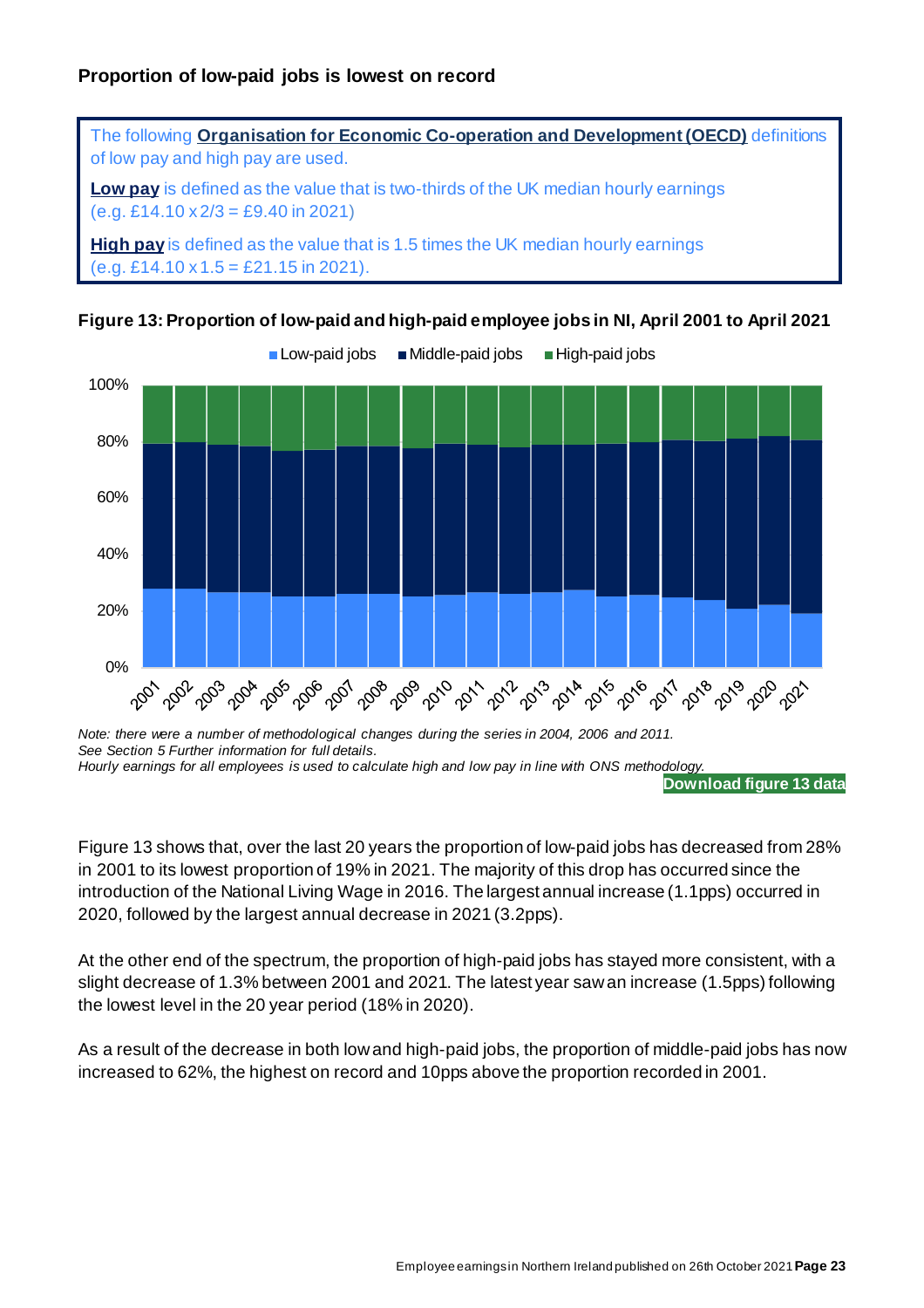## **Sales & customer services, and elementary occupations make up half of low-paid jobs**



**Figure 14: Proportion of low-paid and high-paid employee jobs in NI by occupation, April 2021**

*Hourly earnings for all employees is used to calculate high and low pay in line with ONS methodology.*

The highest percentage of low-paid employee jobs are in 'Sales and customer service occupations' (59%), and this sector only consists of 1.6% high-paid jobs. Similarly, within 'Elementary occupations' 54% of jobs are low-paid, whilst only 0.3% are high-paid jobs. These two occupational groups made up 51% of all low-paid jobs in NI in 2021.

In contrast, over half (52%) of all 'Professional occupations' jobs are high-paid, with 1.3% low-paid within this sector. When considered alongside 'Managers, directors and senior officials', these two sectors account for over 80% of all high-paid jobs in NI. Whilst 17% of 'Associate professional and technical occupation' jobs are high-paid, there are less than 2% of high-paid jobs within all the remaining six occupational groups.



#### **Figure 15: Proportion of low- and high-paid employee jobs in NI by working pattern, April 2021**

**[Download figure 14 data](https://www.nisra.gov.uk/system/files/statistics/ASHE2021F14.xlsx)**